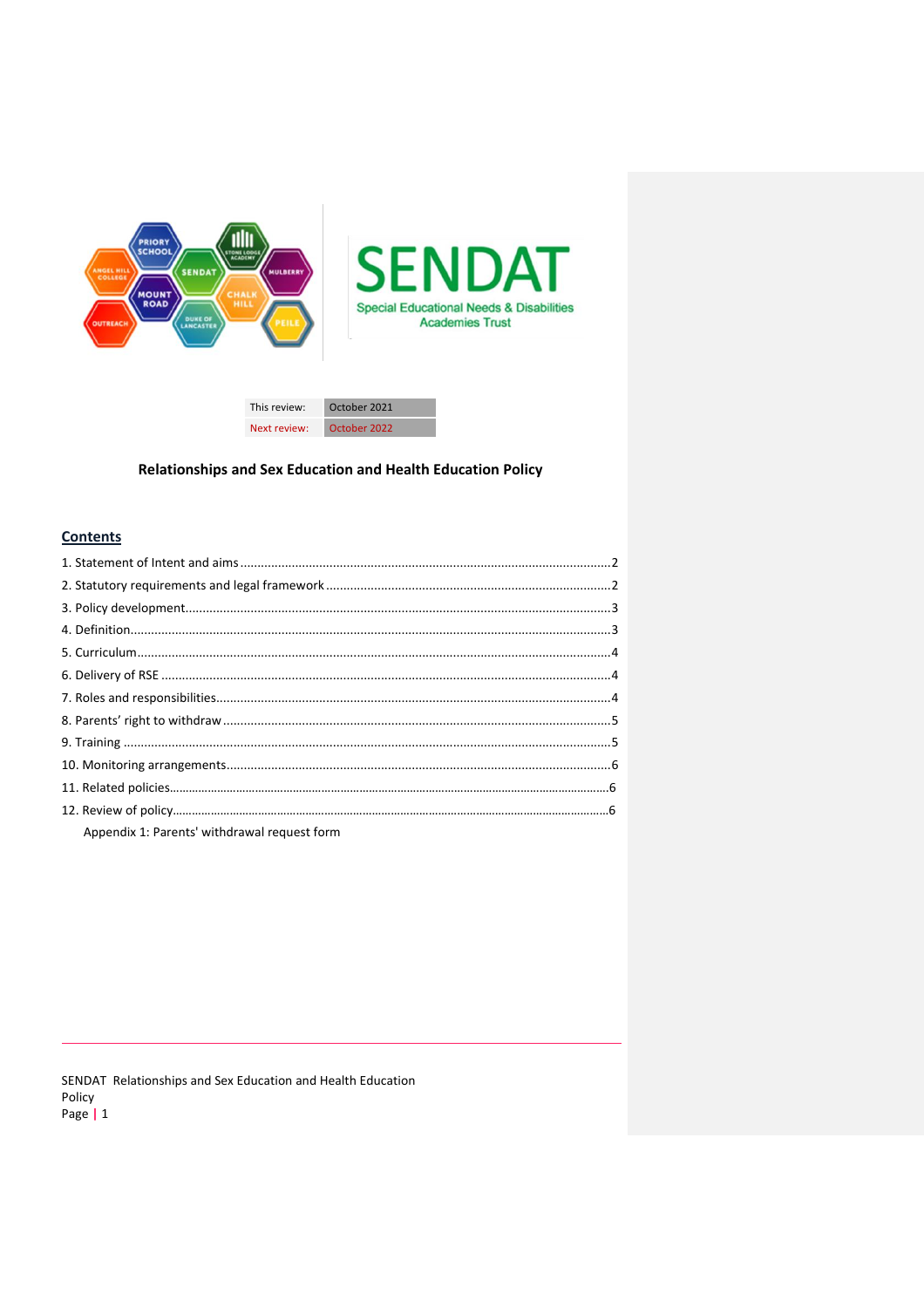

### <span id="page-1-1"></span><span id="page-1-0"></span>**1. Statement of Intent and Aims**

At SENDAT we appreciate that students need to be provided with opportunities to learn about the required knowledge and skills to help them navigate the risks, responsibilities and experiences of adult life. To this end, we appreciate that Relationships and Sex Education and Health Education is of paramount importance as part of both our curriculum, and as part of our approach to general school life.

Relationships and Sex Education and Health Education provides our students with the skills they need to safeguard their mental and physical wellbeing and to help them develop into well rounded individuals.

At SENDAT we appreciate that the development of these necessary knowledge and skills are of particular importance to our cohort of students, who require extra support to help them navigate life's challenges. Many of our students require support for SEND, many require support for SEMH, and all require support with emotional literacy. This is why we prioritise RSE and Health Education, ensuring that it is deemed a core subject that is embedded across the curriculum, and is conveyed in all areas of school life.

All pupils are expected to engage in all areas of our RSE and Health Education programs. They will also engage with Health and Sex education in science, whilst RSE and Health Education will also be granted a focus in all other curriculum areas.

We have liaised with a variety of stakeholders (pupils, parents, staff, Local Academy Boards). This is to ensure that our RSE and Health Education curriculum and trust approach reflect the needs of children and parents. This ensures that RSE and Health Education is relevant to them, and that it prepares our students and their families for the challenges that life may present to them. We have ensured that staff understand their responsibilities and are ready to provide a high quality RSE and Health Education curriculum.

We understand our duty to provide a high-quality and appropriate RSE and Health Education curriculum for our students. This policy provides the framework for our each school's individual RSE and Health Education curriculum.

### **2. Statutory requirements and legal framework**

As a special school academy trust with students that span from Key Stage 1-5 we must provide Relationships and Health Education to all primary aged students and Relationships, Sex and Health Education to all secondary aged students as per section 34 of th[e Children and Social work act 2017.](http://www.legislation.gov.uk/ukpga/2017/16/section/34/enacted) We do not have to follow the National Curriculum but we are expected to offer all students a curriculum that is similar to the National Curriculum including requirements to teach science which would include the elements of sex education contained in the science curriculum. We ensure that our curricula respond to the immediate needs of our students in a way that is accessible for them.

**Commented [MT1]:** Students or students?

**Commented [MT2R1]:** Consult: Ref to new policy in newsletter, avilable on website as draft, welcome comments from parents share with staff at same time. Set for twoweeks then close.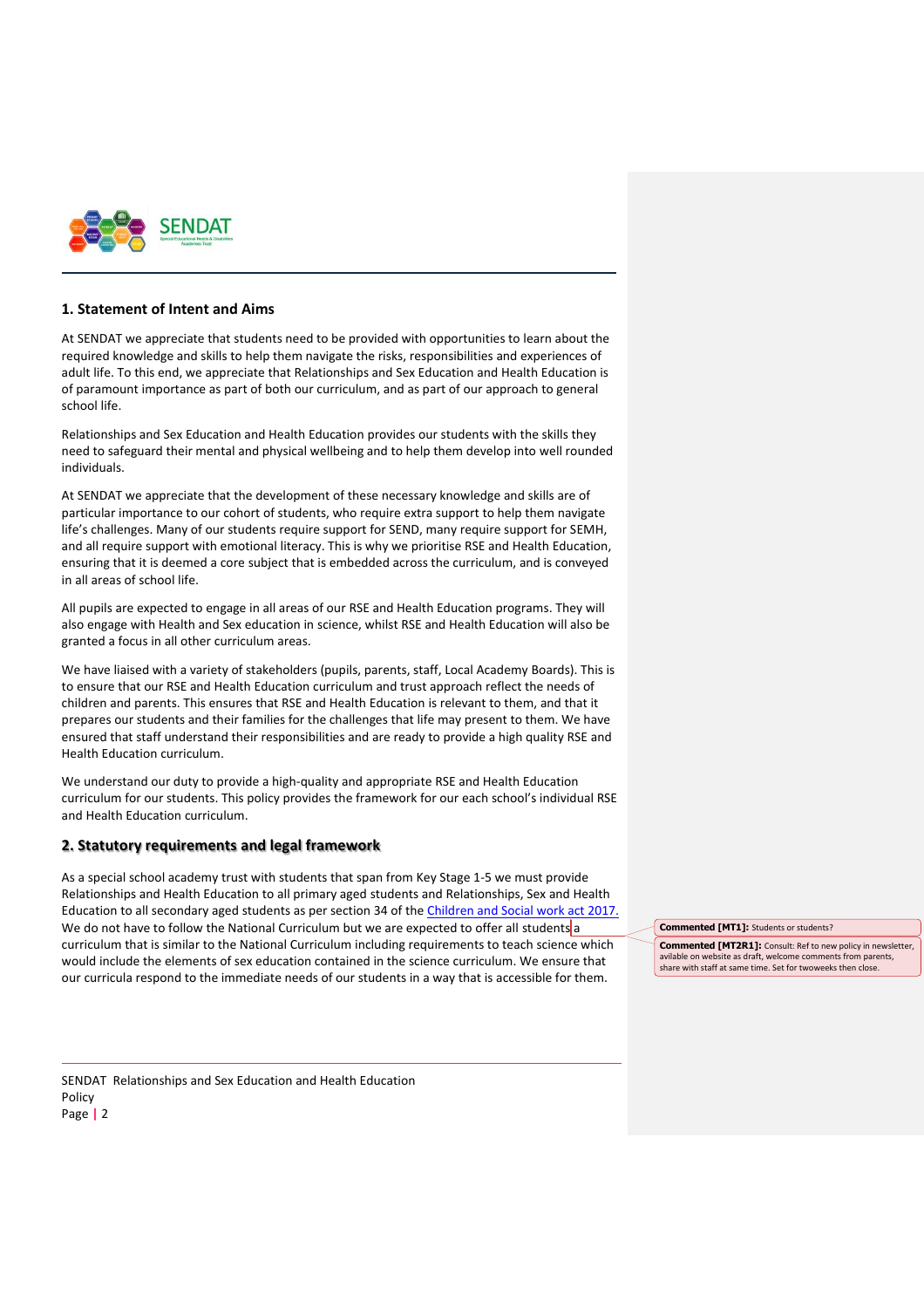

In teaching RSE and Health Education, we are required by our funding agreements to have regard to [guidance](https://www.gov.uk/government/consultations/relationships-and-sex-education-and-health-education) issued by the secretary of state as outlined in section 403 of the [Education Act 1996.](http://www.legislation.gov.uk/ukpga/1996/56/contents) *See website for more information regarding Funding Agreement.*

This policy, and the approach to RSE and Health Education at SENDAT has due regard to legislation and statutory guidance including, but not limited to, the following:

- Section 80A of the Education Act 2002
- Children and Social Work Act 2017
- The Relationships Education, Relationships and Sex Education and Health Education (England) Regulations 2019
- Equality Act 2010
- DfE (2019) 'Relationships Education, Relationships and Sex Education (RSE) and Health Education'
- DfE (2013) 'Science Programmes of Study: Key Stages 1 and 2'
- DfE (2020) 'Teaching about Relationships, Sex and Health'

### <span id="page-2-0"></span>**3. Policy development**

This trust policy has been developed in consultation with the RSE and Health Education leads at the trust's flagship schools (Priory Academy, Stone Lodge Academy and Chalk Hill Academy). Each school has carried out its own consultations to an extent that it felt was necessary. These consultations included one with staff, students and parents. The consultation and policy development process involved the following steps:

- 1. Review The subject lead pulled together all relevant information including relevant national and local guidance. Within their individual school teams, the PSHE leads then developed a draft policy appendix, curriculum map and approaches to teaching.
- 2. Parent/stakeholder consultation parents were notified about the policy and the new curriculum. They were given opportunities to feedback and make suggestions for the implementation of RSE and Health Education. The Local Academy Board were also consulted at some schools.
- 3. Student consultation we investigated what exactly students want from the curriculum and used their suggestions to help inform the policy and curriculum development.
- 4. Staff consultation all school staff were given the opportunity to look at the policy and make recommendations.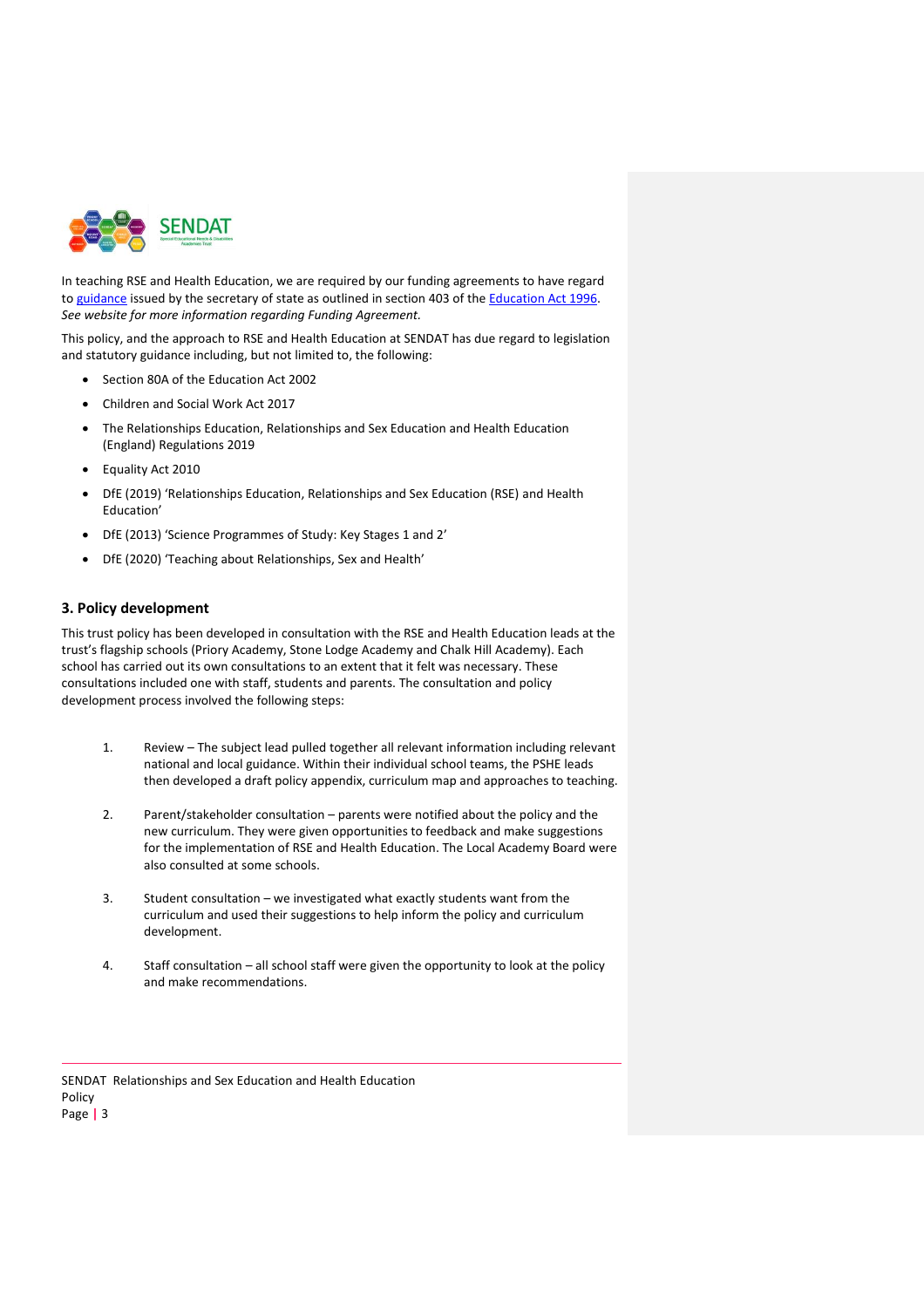

5. Ratification – once amendments were made, the policy was shared with the trust leadership group and ratified.

# <span id="page-3-0"></span>**4. Definition**

Relationships and Health Education for primary aged students:

• Is about putting in place the key building blocks of healthy, respectful relationships, focusing on family and friendships, in all contexts including online. This will sit alongside the essential understanding of how to be healthy.

Relationships and Sex Education and Health Education for secondary aged students:

- Builds on the knowledge acquired in primary, is taught sensitively, is age appropriate and reflects the needs and level of understanding in our students.
- Is about the emotional, social and cultural development of students, and involves learning about relationships, sexual health, sexuality, healthy lifestyles, diversity and personal identity.
- Involves a combination of sharing information, and exploring issues and values.

Relationships and Sex Education and Health Education is not about the promotion of a particular point of view, nor is it a promotion of sexual activity. Instead, it encourages tolerance, respect and safety, and it promotes the fundamental British Values, as set out in Promoting Fundamental British Values as part of SMSC in Schools (November 2014). (Thank you!©)

Teaching about mental wellbeing is central to these subjects including providing students with some understanding of how to make good decisions about their own health and wellbeing and where they can seek support.

# <span id="page-3-1"></span>**5. Curriculum**

Each school within the trust follows a distinct curriculum which is relevant for and catered to the cohort within that school. Please see the relevant school's appendix for more information.

# <span id="page-3-2"></span>**6. Delivery of RSE and Sex Education**

Each school within the trust delivers RSE and Health Education in a way which is appropriate to that school's cohort. Please see the relevant school's appendix for more information. This includes information about a whole school approach.

# <span id="page-3-3"></span>**7. Roles and responsibilities**

**Governance**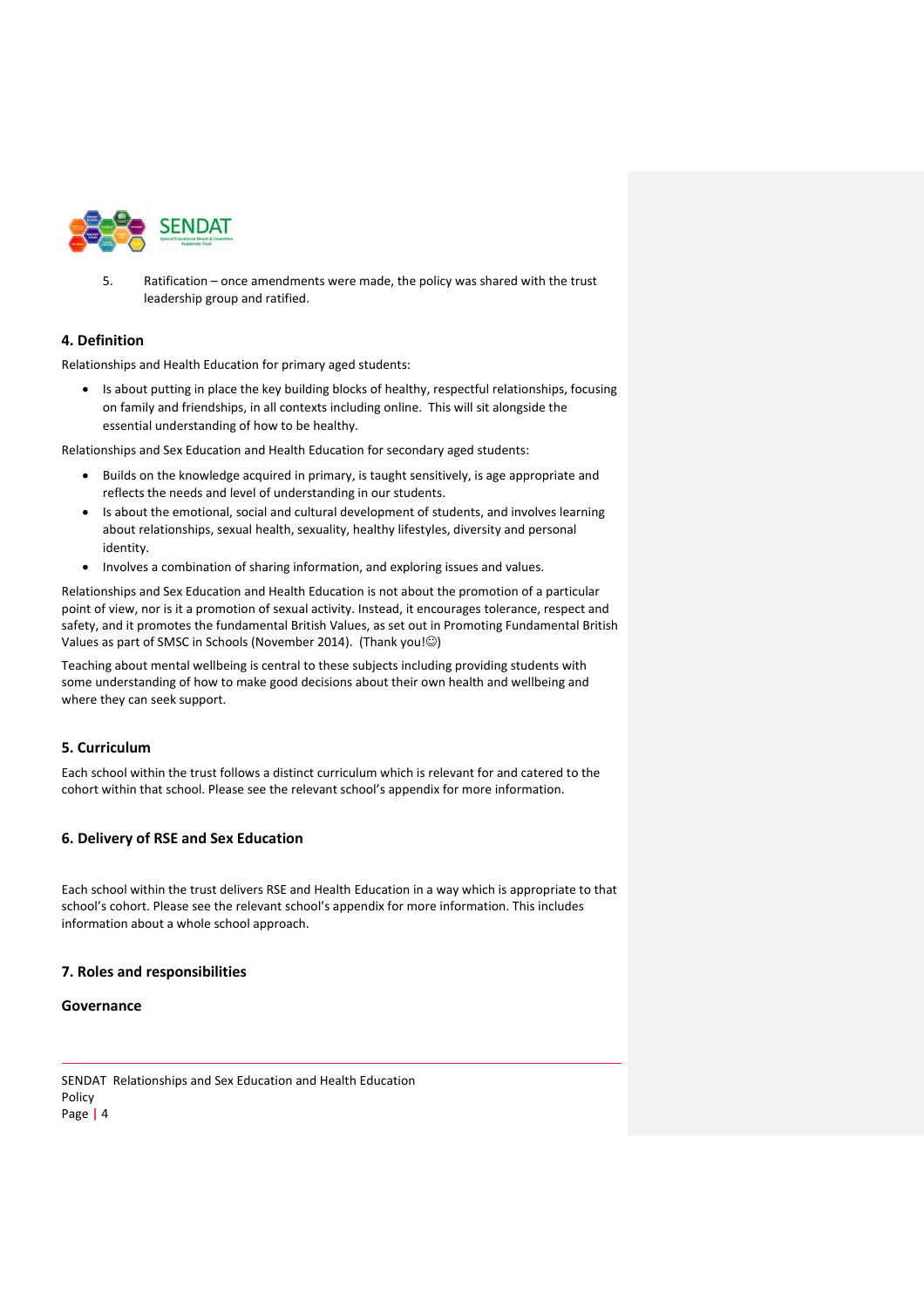

The Local advisory Board (LAB) approve the changes to policy documents and hold the headteacher to account for its implementation.

#### **Headteacher**

The headteacher is responsible for ensuring that RSE and Health Education is taught consistently across the school, and for managing requests to withdraw students from non-statutory/non-science components of RSE (see section 8).

### **Staff**

Staff are responsible for:

- Delivering RSE and Health Education in a sensitive way
- Modelling positive attitudes to RSE and Health Education
- Monitoring progress
- Responding to the needs of individual students
- Responding appropriately to students whose parents wish them to be withdrawn from the non-statutory/non-science components of RSE and Health Education

Staff do not have the right to opt out of teaching RSE. Staff who have concerns about teaching RSE are encouraged to discuss this with the headteacher or member of staff who is responsible for the subject.

### **Students**

Students are expected to engage fully in RSE and Health Education and, when discussing related issues, treat others with respect and sensitivity.

### <span id="page-4-0"></span>**8. Parents' right to withdraw**

Parents do not have the right to withdraw their children from RSE and Health Education. RSE and Health Education is a vital part of the curriculum and ensures that students understand the fundamental British Values of tolerance, respect, inclusivity and freedom of expression.

Parents have the right to withdraw their children from the non-statutory/non-science components of sex education within RSE and Health Education up to and until 3 terms before the child turns 16. After this point, if the child wishes to receive sex education rather than being withdrawn, the school will arrange this.

Requests for withdrawal should be put in writing and addressed to the headteacher.

A copy of the withdrawal letter will be placed in the student's educational record. The head of school/headteacher or representative will discuss the request with parents and take appropriate action.

Alternative work will be given to students who are withdrawn from sex education.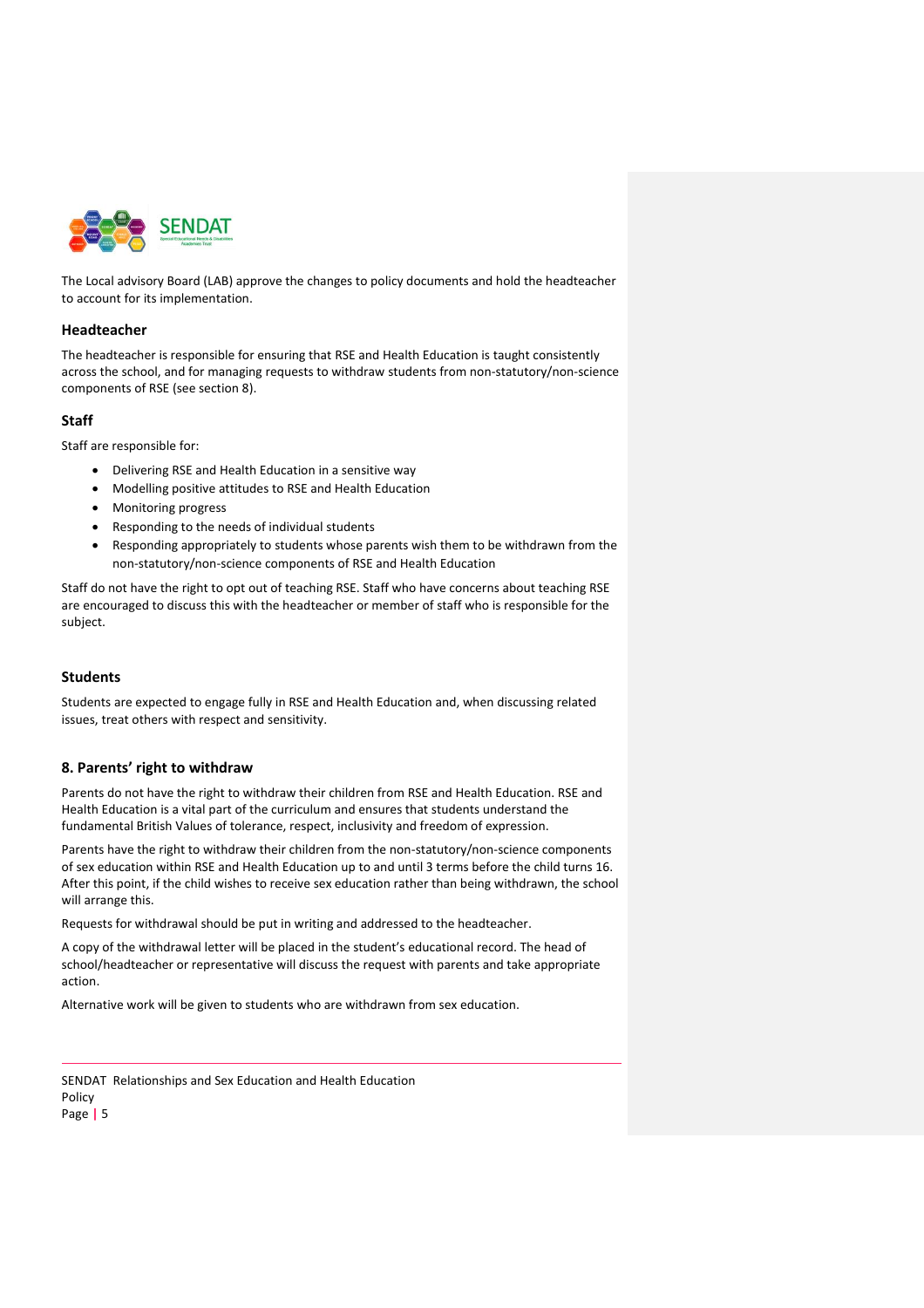

### <span id="page-5-0"></span>**9. Training**

Staff training is available on request for this specific aspect of RHSE or tutor responsibilities.

Staff invite visitors from outside the school, such as school nurses, mental health charities or sexual health professionals, to provide support and training to staff teaching RHSE.

#### <span id="page-5-1"></span>**10. Monitoring arrangements**

Each school in the trust has its own monitoring arrangements for RSE and Health Education. Please the relevant school's appendix for more information.

### **11. Related Polices**

- Curriculum Policy
- Marking Policy
- Anti-Bullying Policy
- Drug Education Policy
- Online Safety Policy
- Confidentiality Policy
- Safeguarding Policy

### **12. Review of Policy**

The RSE and Health Education policy will be reviewed on a yearly basis. This will include a period of consultation with parents. The new policy will be reviewed by the RSE and Health Education working group and ratified by the Trust Leadership group.

| Author:      | R Simpson, ED Garnett, L Edwards                                                  |
|--------------|-----------------------------------------------------------------------------------|
| Issued:      | First published date 5th October 2021                                             |
| Reviewed by: |                                                                                   |
| Next review: | October 2022                                                                      |
| Governors:   | This document needs to be referred to the governing body following major changes. |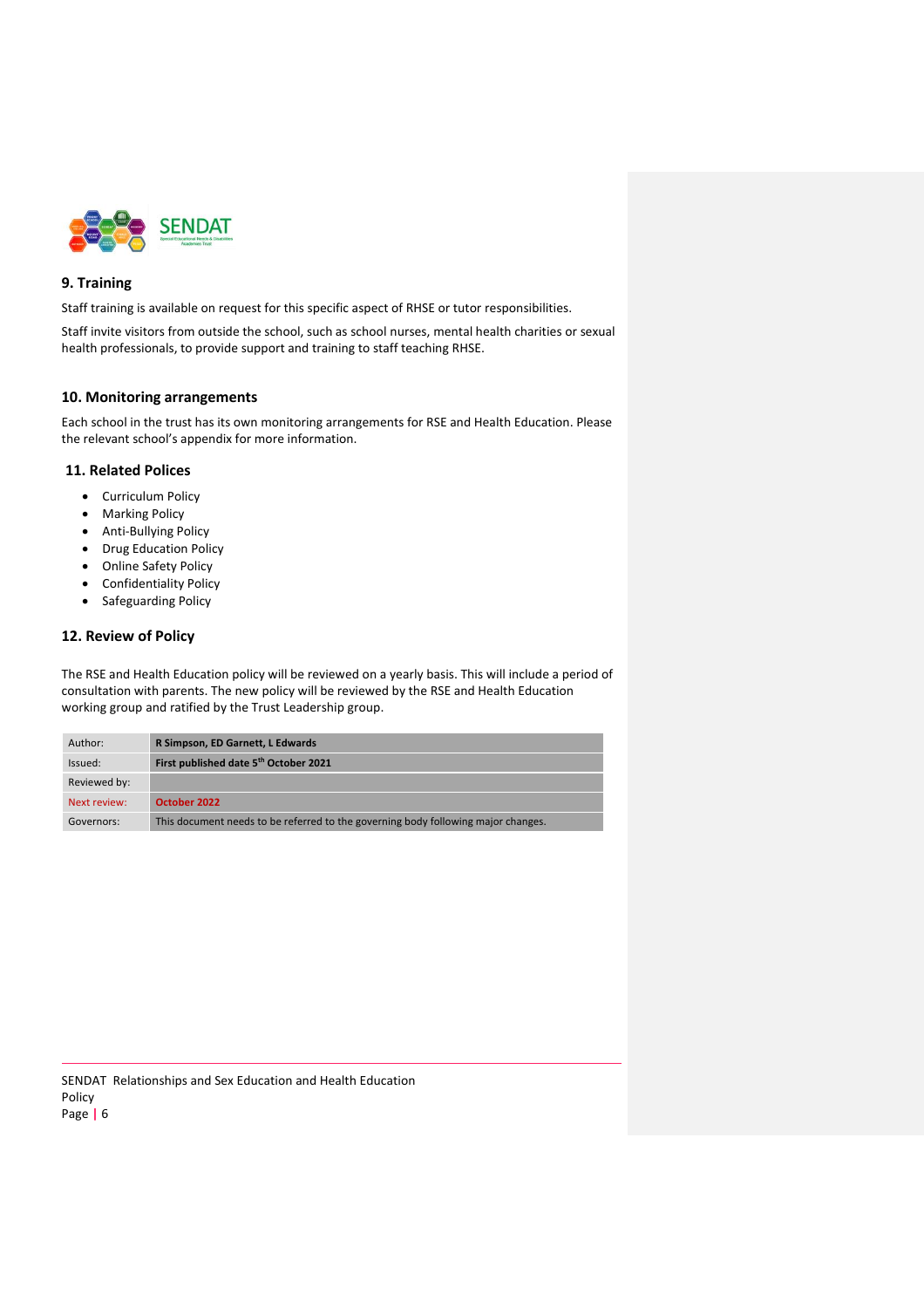

Withdrawal from Sex Education within RSE and Health Education Request Form

| TO BE COMPLETED BY PARENT OR GUARDIAN |                                                             |       |  |  |  |
|---------------------------------------|-------------------------------------------------------------|-------|--|--|--|
| Name of child                         |                                                             | Class |  |  |  |
| Name of                               |                                                             | Date  |  |  |  |
| parent                                |                                                             |       |  |  |  |
| Reason for request                    |                                                             |       |  |  |  |
|                                       | Any other information you would like the school to consider |       |  |  |  |
|                                       |                                                             |       |  |  |  |
| Parent<br>signature                   |                                                             |       |  |  |  |